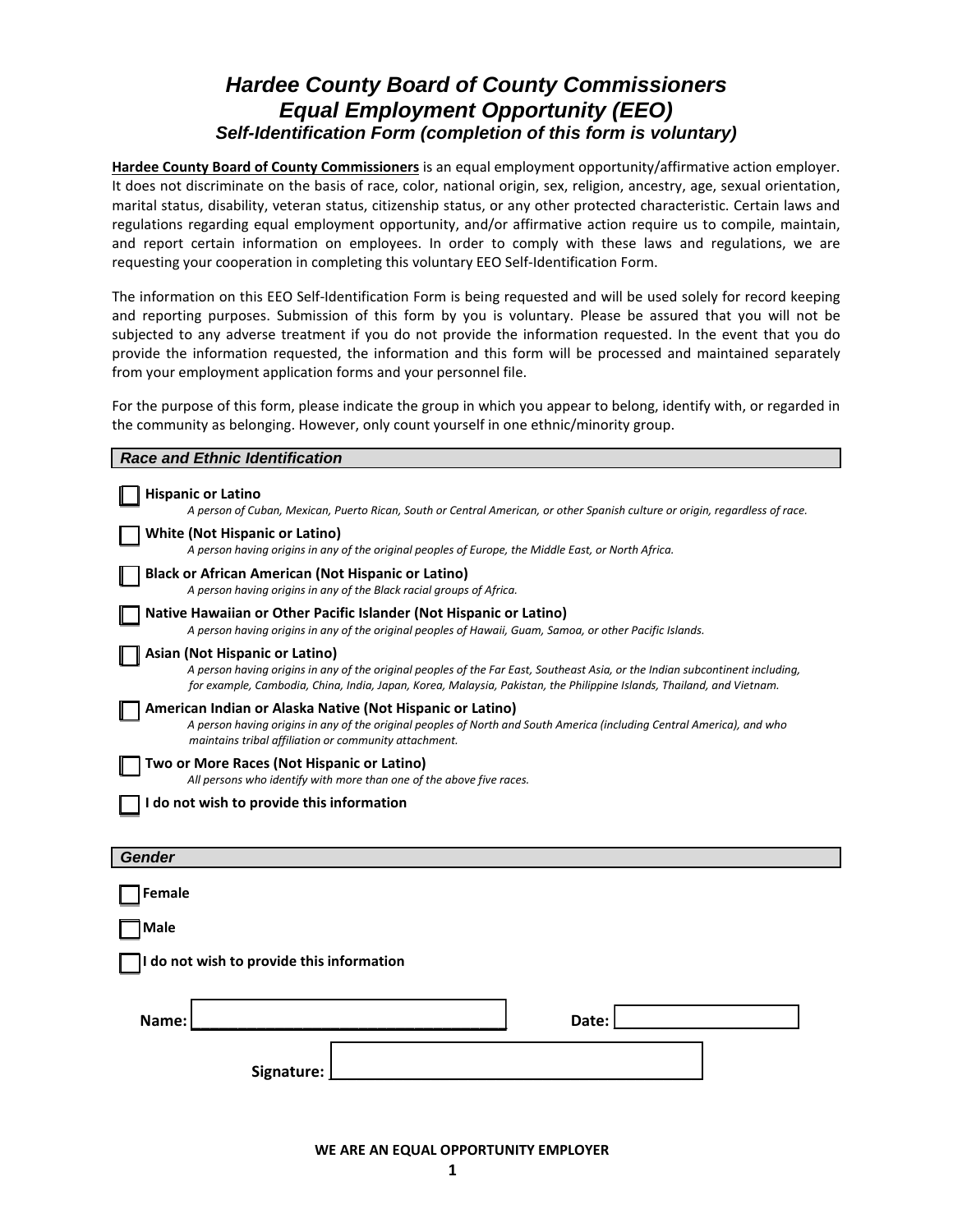

## APPLICATION FOR EMPLOYMENT

We consider applicants for all positions without regard to race, color, religion, creed, gender, national origin, age, disability, marital or veteran status, sexual orientations, or any other legally protected status.

| (PLEASE PRINT)                                                                                             |                                                                                                                    |                     |  |  |
|------------------------------------------------------------------------------------------------------------|--------------------------------------------------------------------------------------------------------------------|---------------------|--|--|
| How Did You Learn About Us?                                                                                |                                                                                                                    |                     |  |  |
| $\Box$ Advertisement $\Box$ Friend $\Box$ Walk-In $\Box$ Employment Agency $\Box$ Relative<br>$\Box$ Other |                                                                                                                    |                     |  |  |
|                                                                                                            |                                                                                                                    |                     |  |  |
| Position(s) you are applying for:                                                                          |                                                                                                                    | Date of Application |  |  |
|                                                                                                            |                                                                                                                    |                     |  |  |
| Last Name                                                                                                  | <b>First Name</b>                                                                                                  | Middle Name         |  |  |
|                                                                                                            |                                                                                                                    |                     |  |  |
| Mailing Address / P. O. Box                                                                                | City                                                                                                               | Zip Code<br>State   |  |  |
|                                                                                                            |                                                                                                                    |                     |  |  |
| Telephone: (H):L<br>(C):                                                                                   | <b>Email Address:</b>                                                                                              |                     |  |  |
|                                                                                                            | If you are under 18 years of age, can you provide required proof of your eligibility to work? $\Box$ Yes $\Box$ No |                     |  |  |
|                                                                                                            |                                                                                                                    |                     |  |  |
| If Yes, give date_                                                                                         |                                                                                                                    |                     |  |  |
|                                                                                                            |                                                                                                                    |                     |  |  |
|                                                                                                            |                                                                                                                    |                     |  |  |
|                                                                                                            | Are you related to anyone employed with the Hardee Co. BoCC by blood or marital status? $\Box$ Yes $\Box$ No       |                     |  |  |
| If Yes, State Name(s): $\bot$                                                                              |                                                                                                                    |                     |  |  |
| Relationship(s): $\perp$                                                                                   |                                                                                                                    |                     |  |  |
| (Proof of citizenship or immigration status will be required upon employment)                              |                                                                                                                    |                     |  |  |
|                                                                                                            |                                                                                                                    |                     |  |  |
| used in the past, locations and circumstances (i.e. divorce, adoption, legal name changes, alias, etc.):   |                                                                                                                    |                     |  |  |
| On what date would you be available for work?                                                              |                                                                                                                    |                     |  |  |
|                                                                                                            | Are you available to work: $\square$ Full Time $\square$ Part Time $\square$ Shift Work                            | $\Box$ Temporary    |  |  |
|                                                                                                            |                                                                                                                    |                     |  |  |
|                                                                                                            |                                                                                                                    |                     |  |  |
| Have you been CONVICTED of ANY violation of the law, other than minor traffic offenses, or                 |                                                                                                                    |                     |  |  |
| NOLO CONTENDERE to criminal charges, even if adjudication was withheld?? $\Box$ Yes $\Box$ No              |                                                                                                                    |                     |  |  |
| (Conviction will not necessarily disqualify an applicant from employment.)                                 |                                                                                                                    |                     |  |  |
| If Yes, please explain:                                                                                    |                                                                                                                    |                     |  |  |
|                                                                                                            |                                                                                                                    |                     |  |  |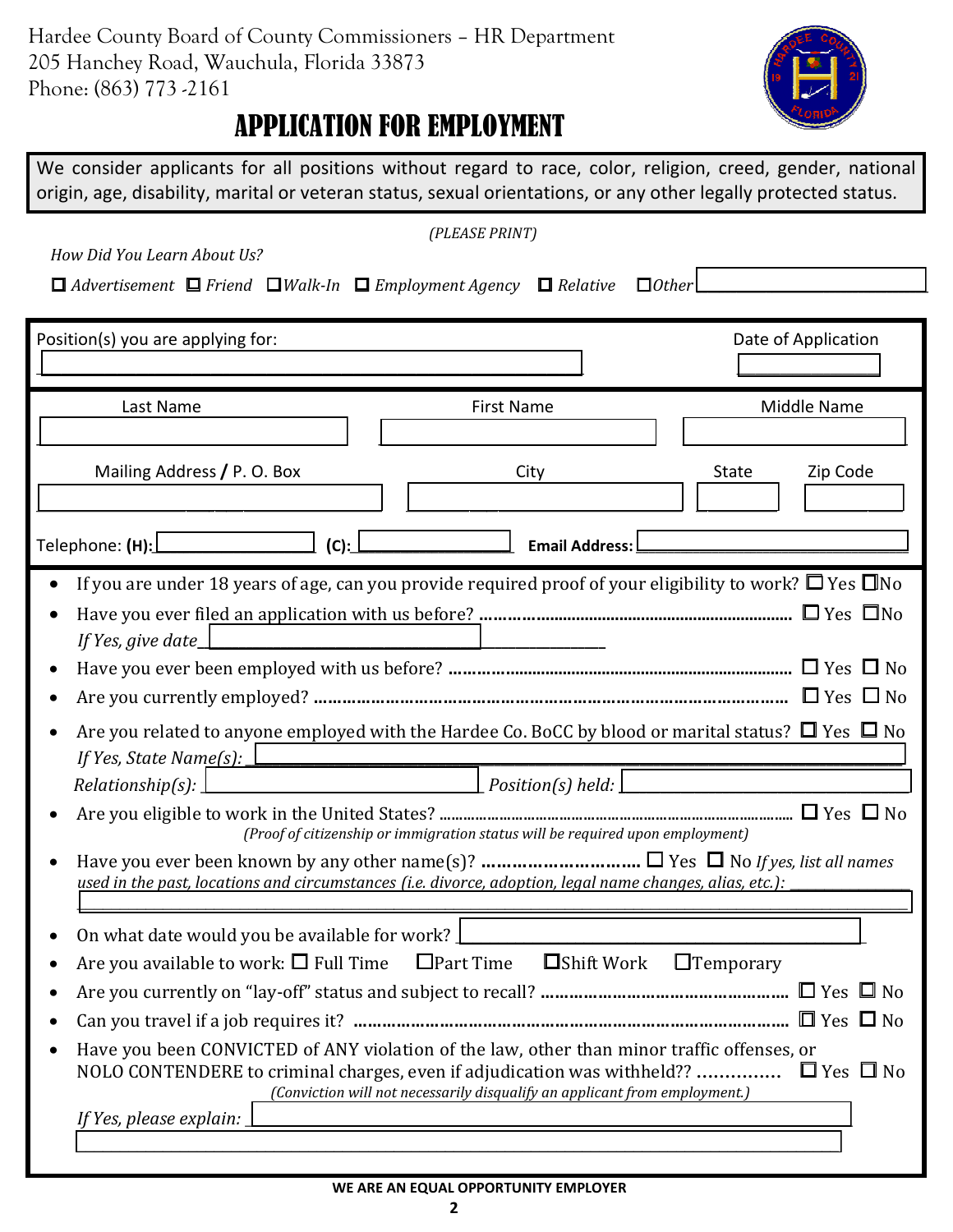## \*EDUCATION

\*Please provide a copy of documentation to the Human Resources Department at 205 Hanchey Rd Wauchula,

FL 33873 or via email to [HumanResources@hardeecounty.net](mailto:HumanResources@hardeecounty.net)

|                         | Name of School, City & State | Course of Study/Major | Years<br>Completed | HS Diploma/<br>GED/Degree |
|-------------------------|------------------------------|-----------------------|--------------------|---------------------------|
| High School             |                              |                       |                    |                           |
| Undergraduate<br>School |                              |                       |                    |                           |
| Graduate Professional   |                              |                       |                    |                           |
| Trade School/Other      |                              |                       |                    |                           |

| *INDICATE ANY FOREIGN<br><b>LANGUAGES YOU CAN</b><br><b>SPEAK, READ, AND WRITE</b> |        |      |      |
|------------------------------------------------------------------------------------|--------|------|------|
|                                                                                    | Fluent | Good | Fair |
| Speak                                                                              |        |      |      |
| Read                                                                               |        |      |      |
| Write                                                                              |        |      |      |

| Describe any specialized training, apprenticeship, skills and extra-curricular activities. |  |  |  |  |
|--------------------------------------------------------------------------------------------|--|--|--|--|
|                                                                                            |  |  |  |  |
|                                                                                            |  |  |  |  |
|                                                                                            |  |  |  |  |
|                                                                                            |  |  |  |  |

*\_\_\_\_\_\_\_\_\_\_\_\_\_\_\_\_\_\_\_\_\_\_\_\_\_\_\_\_\_\_\_\_\_\_\_\_\_\_\_\_\_\_\_\_\_\_\_\_\_\_\_\_\_\_\_\_\_\_\_\_\_\_\_\_\_\_\_\_\_\_\_\_\_\_\_\_\_\_\_\_\_\_\_\_\_\_\_\_\_\_\_\_\_\_\_\_\_\_\_\_\_\_\_\_\_\_\_\_\_\_\_\_\_\_\_*

*\_\_\_\_\_\_\_\_\_\_\_\_\_\_\_\_\_\_\_\_\_\_\_\_\_\_\_\_\_\_\_\_\_\_\_\_\_\_\_\_\_\_\_\_\_\_\_\_\_\_\_\_\_\_\_\_\_\_\_\_\_\_\_\_\_\_\_\_\_\_\_\_\_\_\_\_\_\_\_\_\_\_\_\_\_\_\_\_\_\_\_\_\_\_\_\_\_\_\_\_\_\_\_\_\_\_\_\_\_\_\_\_\_\_\_*

*\_\_\_\_\_\_\_\_\_\_\_\_\_\_\_\_\_\_\_\_\_\_\_\_\_\_\_\_\_\_\_\_\_\_\_\_\_\_\_\_\_\_\_\_\_\_\_\_\_\_\_\_\_\_\_\_\_\_\_\_\_\_\_\_\_\_\_\_\_\_\_\_\_\_\_\_\_\_\_\_\_\_\_\_\_\_\_\_\_\_\_\_\_\_\_\_\_\_\_\_\_\_\_\_\_\_\_\_\_\_\_\_\_\_\_*

Describe any job-related training received in the United States Military.

**WE ARE AN EQUAL OPPORTUNITY EMPLOYER**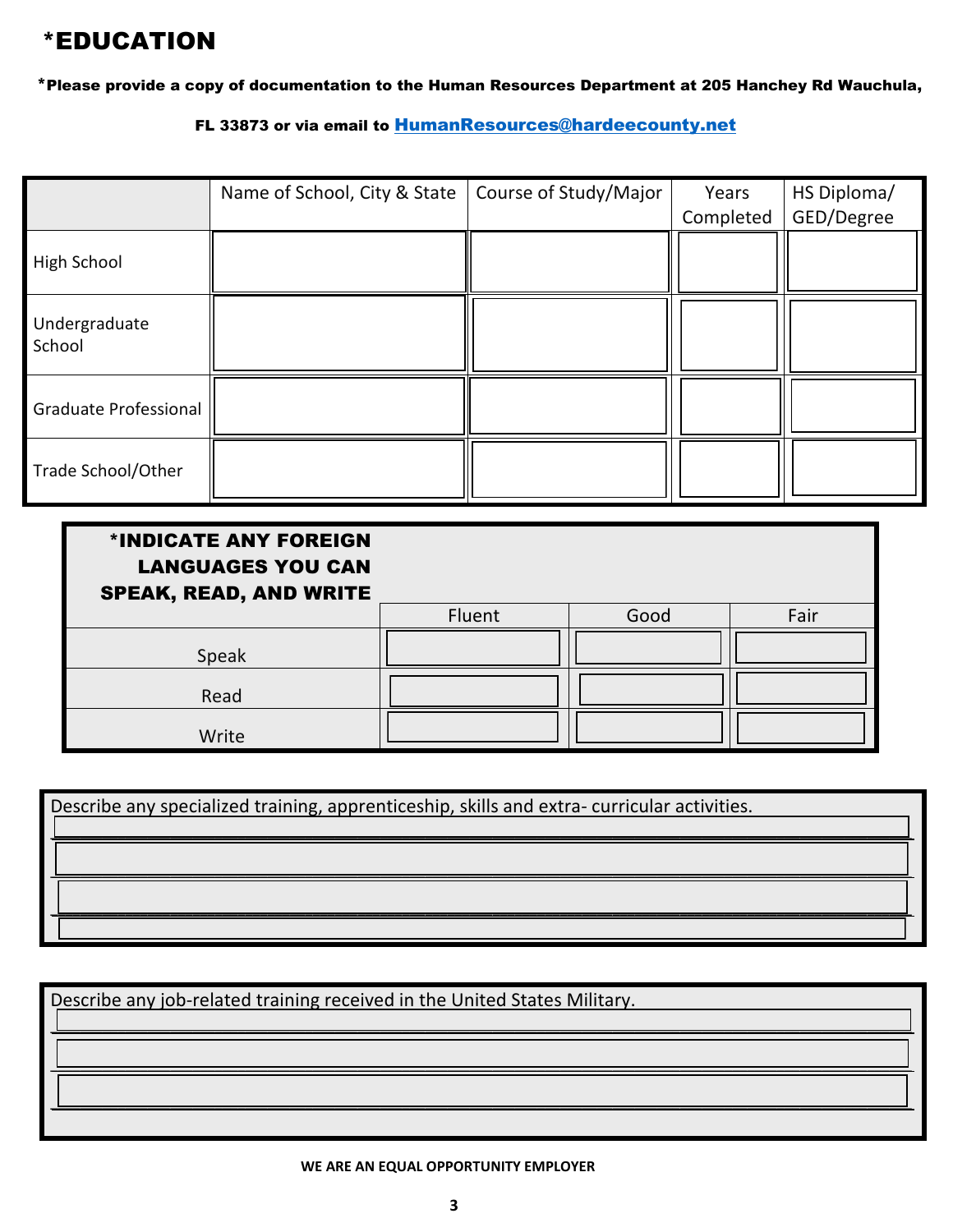# \*EMPLOYMENT EXPERIENCE

| Start with your present or last job. Include any job-related military services assignments and volunteer<br>activities. You may exclude organizations which indicate race, color, religion, gender, national origin,<br>disabilities or other protected status. You may attach additional sheets if necessary. |                                 |                                      |  |
|----------------------------------------------------------------------------------------------------------------------------------------------------------------------------------------------------------------------------------------------------------------------------------------------------------------|---------------------------------|--------------------------------------|--|
| Employer                                                                                                                                                                                                                                                                                                       | <b>Dates Employed</b>           | <b>Work Performed</b>                |  |
|                                                                                                                                                                                                                                                                                                                | From<br>To                      |                                      |  |
| Address                                                                                                                                                                                                                                                                                                        |                                 |                                      |  |
| Telephone(s)                                                                                                                                                                                                                                                                                                   | <b>Hourly Rate/Salary</b>       |                                      |  |
|                                                                                                                                                                                                                                                                                                                | <b>Starting</b><br><b>Final</b> |                                      |  |
| Job Title                                                                                                                                                                                                                                                                                                      |                                 | May we contact? $\Box$ Yes $\Box$ No |  |
| <b>Supervisor Name</b>                                                                                                                                                                                                                                                                                         | Reason for Leaving?             |                                      |  |
| Employer                                                                                                                                                                                                                                                                                                       | <b>Dates Employed</b>           | <b>Work Performed</b>                |  |
|                                                                                                                                                                                                                                                                                                                | From<br>To                      |                                      |  |
| Address                                                                                                                                                                                                                                                                                                        |                                 |                                      |  |
| Telephone(s)                                                                                                                                                                                                                                                                                                   | <b>Hourly Rate/Salary</b>       |                                      |  |
| Job Title                                                                                                                                                                                                                                                                                                      | <b>Starting</b><br><b>Final</b> | May we contact? $\Box$ Yes $\Box$ No |  |
|                                                                                                                                                                                                                                                                                                                |                                 |                                      |  |
| <b>Supervisor Name</b>                                                                                                                                                                                                                                                                                         | Reason for Leaving?             |                                      |  |
| Employer                                                                                                                                                                                                                                                                                                       | <b>Dates Employed</b>           | <b>Work Performed</b>                |  |
|                                                                                                                                                                                                                                                                                                                | From<br>To                      |                                      |  |
| Address                                                                                                                                                                                                                                                                                                        |                                 |                                      |  |
| Telephone(s)                                                                                                                                                                                                                                                                                                   | <b>Hourly Rate/Salary</b>       |                                      |  |
|                                                                                                                                                                                                                                                                                                                | <b>Starting</b><br><b>Final</b> |                                      |  |
| Job Title                                                                                                                                                                                                                                                                                                      |                                 | May we contact? $\Box$ Yes $\Box$ No |  |
| Supervisor Name                                                                                                                                                                                                                                                                                                | Reason for Leaving?             |                                      |  |
| Employer                                                                                                                                                                                                                                                                                                       | <b>Dates Employed</b>           | <b>Work Performed</b>                |  |
|                                                                                                                                                                                                                                                                                                                | From<br>To                      |                                      |  |
| Address                                                                                                                                                                                                                                                                                                        |                                 |                                      |  |
| Telephone(s)                                                                                                                                                                                                                                                                                                   | <b>Hourly Rate/Salary</b>       |                                      |  |
|                                                                                                                                                                                                                                                                                                                | <b>Starting</b><br>Final        |                                      |  |
| Job Title                                                                                                                                                                                                                                                                                                      |                                 | May we contact? $\Box$ Yes $\Box$ No |  |
| <b>Supervisor Name</b>                                                                                                                                                                                                                                                                                         | Reason for Leaving?             |                                      |  |

List professional, trade, business or civic activities and offices held. You may exclude membership which would reveal gender, race, religion, national origin, age, ancestry, disability or other protected status. *\_\_\_\_\_\_\_\_\_\_\_\_\_\_\_\_\_\_\_\_\_\_\_\_\_\_\_\_\_\_\_\_\_\_\_\_\_\_\_\_\_\_\_\_\_\_\_\_\_\_\_\_\_\_\_\_\_\_\_\_\_\_\_\_\_\_\_\_\_\_\_\_\_\_\_\_\_\_\_\_\_\_\_\_\_\_\_\_\_\_\_\_\_\_\_\_\_\_\_\_\_\_\_\_\_\_\_\_\_\_\_\_\_\_\_ \_\_\_\_\_\_\_\_\_\_\_\_\_\_\_\_\_\_\_\_\_\_\_\_\_\_\_\_\_\_\_\_\_\_\_\_\_\_\_\_\_\_\_\_\_\_\_\_\_\_\_\_\_\_\_\_\_\_\_\_\_\_\_\_\_\_\_\_\_\_\_\_\_\_\_\_\_\_\_\_\_\_\_\_\_\_\_\_\_\_\_\_\_\_\_\_\_\_\_\_\_\_\_\_\_\_\_\_\_\_\_\_\_\_\_ \_\_\_\_\_\_\_\_\_\_\_\_\_\_\_\_\_\_\_\_\_\_\_\_\_\_\_\_\_\_\_\_\_\_\_\_\_\_\_\_\_\_\_\_\_\_\_\_\_\_\_\_\_\_\_\_\_\_\_\_\_\_\_\_\_\_\_\_\_\_\_\_\_\_\_\_\_\_\_\_\_\_\_\_\_\_\_\_\_\_\_\_\_\_\_\_\_\_\_\_\_\_\_\_\_\_\_\_\_\_\_\_\_\_\_*

#### **WE ARE AN EQUAL OPPORTUNITY EMPLOYER**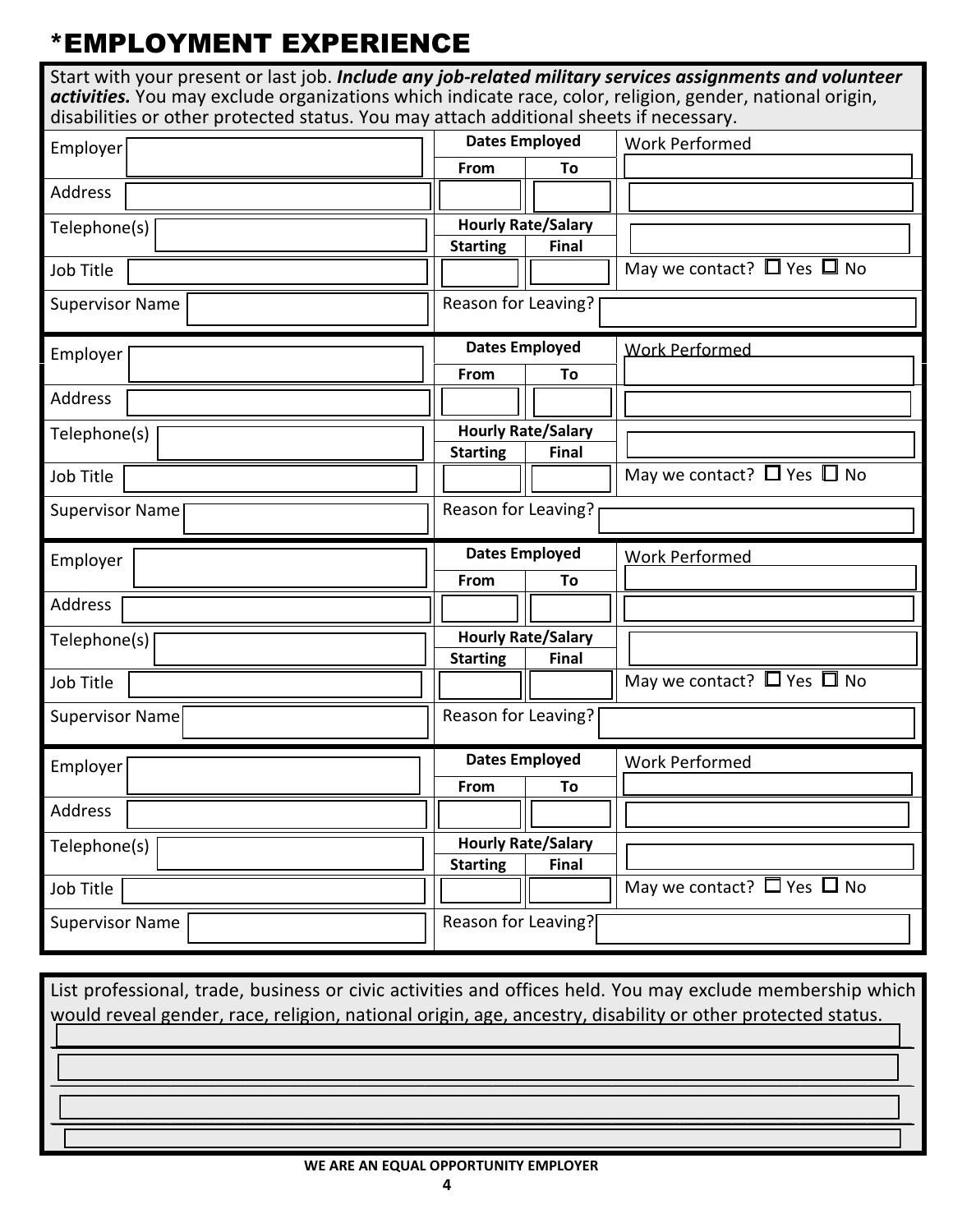# \*ADDITIONAL INFORMATION

### **OTHER QUALIFICATIONS**

Summarize special job-related skills and qualifications acquired from employment or other experience. *\_\_\_\_\_\_\_\_\_\_\_\_\_\_\_\_\_\_\_\_\_\_\_\_\_\_\_\_\_\_\_\_\_\_\_\_\_\_\_\_\_\_\_\_\_\_\_\_\_\_\_\_\_\_\_\_\_\_\_\_\_\_\_\_\_\_\_\_\_\_\_\_\_\_\_\_\_\_\_\_\_\_\_\_\_\_\_\_\_\_\_\_\_\_\_\_\_\_\_\_\_\_\_\_\_\_\_\_\_\_\_\_\_\_\_*

*\_\_\_\_\_\_\_\_\_\_\_\_\_\_\_\_\_\_\_\_\_\_\_\_\_\_\_\_\_\_\_\_\_\_\_\_\_\_\_\_\_\_\_\_\_\_\_\_\_\_\_\_\_\_\_\_\_\_\_\_\_\_\_\_\_\_\_\_\_\_\_\_\_\_\_\_\_\_\_\_\_\_\_\_\_\_\_\_\_\_\_\_\_\_\_\_\_\_\_\_\_\_\_\_\_\_\_\_\_\_\_\_\_\_\_*

*\_\_\_\_\_\_\_\_\_\_\_\_\_\_\_\_\_\_\_\_\_\_\_\_\_\_\_\_\_\_\_\_\_\_\_\_\_\_\_\_\_\_\_\_\_\_\_\_\_\_\_\_\_\_\_\_\_\_\_\_\_\_\_\_\_\_\_\_\_\_\_\_\_\_\_\_\_\_\_\_\_\_\_\_\_\_\_\_\_\_\_\_\_\_\_\_\_\_\_\_\_\_\_\_\_\_\_\_\_\_\_\_\_\_\_*

## \*SPECIALIZED SKILLS (SKILLS, EQUIPMENT OPERATED)

| <b>OFFICE SKILLS</b>                                                                                      | <b>SPECIAL EQUIPMENT</b>                                 |  |  |  |
|-----------------------------------------------------------------------------------------------------------|----------------------------------------------------------|--|--|--|
| FL Valid Driver License<br>Copier Machine<br>Excel<br>PowerPoint                                          | $\Box$ Yes $\Box$ No                                     |  |  |  |
| Lotus 1-2-3<br>Typewriter<br>Fax                                                                          | FL Commercial Driver License $\Box$ Yes $\Box$ No        |  |  |  |
| WordPerfect<br>Microsoft Word<br>Calculator                                                               | If so, what class $\Box$<br>$\mathcal{L}$ . Copy must be |  |  |  |
|                                                                                                           | provided upon offer of employment                        |  |  |  |
|                                                                                                           | Other Production/Mobile Machinery (List):                |  |  |  |
| Other<br>Other<br>Other                                                                                   |                                                          |  |  |  |
|                                                                                                           |                                                          |  |  |  |
|                                                                                                           |                                                          |  |  |  |
| State any additional information you feel may be helpful to us in considering your application.           |                                                          |  |  |  |
|                                                                                                           |                                                          |  |  |  |
|                                                                                                           |                                                          |  |  |  |
|                                                                                                           |                                                          |  |  |  |
|                                                                                                           |                                                          |  |  |  |
| Note to Applicants: DO NOT ANSWER THIS QUESTION UNLESS YOU HAVE BEEN INFORMED ABOUT THE                   |                                                          |  |  |  |
| REQUIREMENTS OF THE JOB WHICH YOU ARE APPLYING.                                                           |                                                          |  |  |  |
| Are you capable of performing in a reasonable manner the activities involved in the job or occupation for |                                                          |  |  |  |
|                                                                                                           |                                                          |  |  |  |

### **Yes No**

### \*REFERENCE

| <b>Name</b> | <b>Address</b> | <b>Phone Number</b> |
|-------------|----------------|---------------------|
|             |                |                     |
|             |                |                     |
|             |                |                     |
|             |                |                     |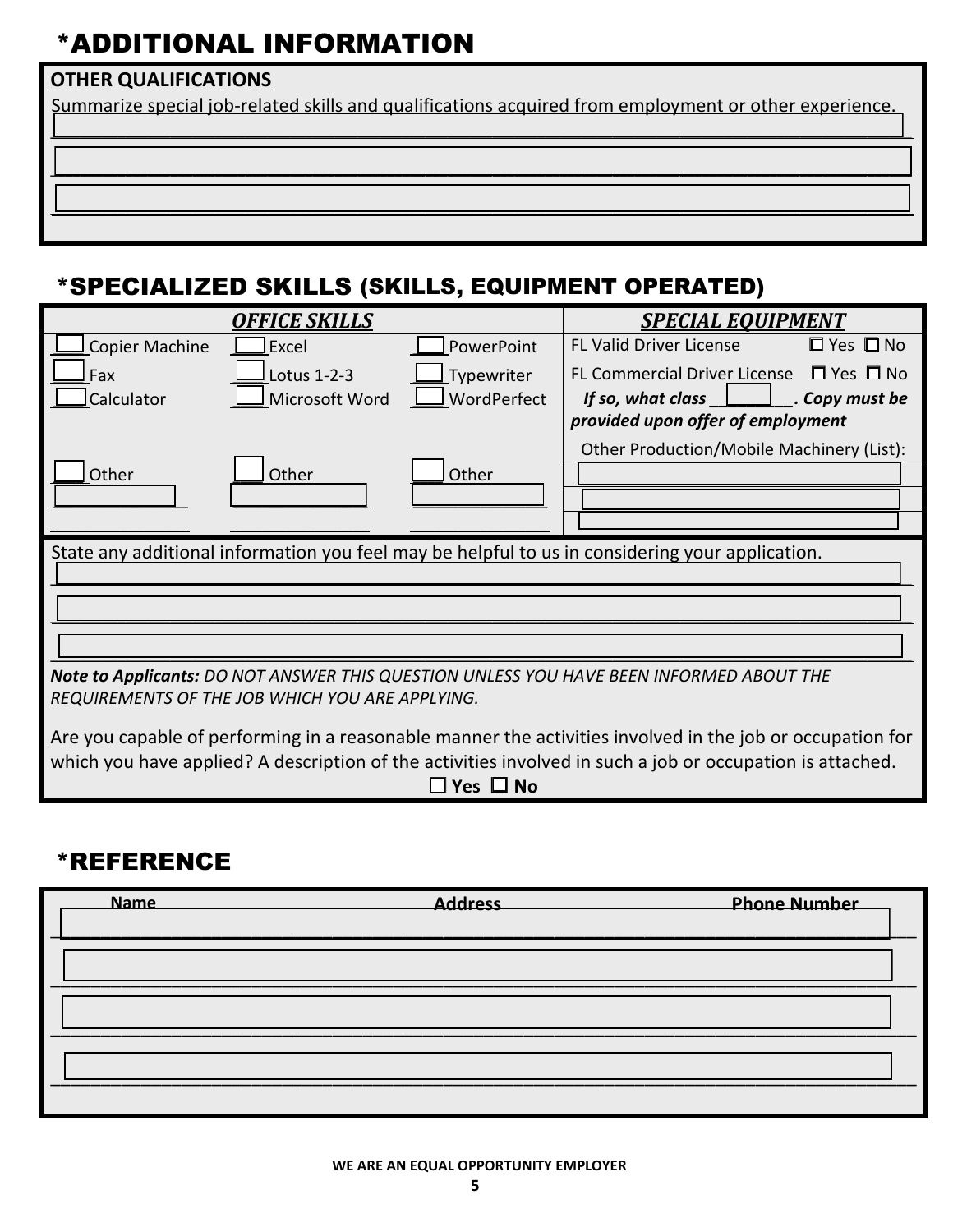# \*DRUG – FREE WORKPLACE

**POLICY:** HARDEE COUNTY IS A DRUG – FREE WORKPLACE IN ACCORDANCE WITH F.S. 112. APPLICANTS AND EMPLOYEES MAY BE REQUIRED TO SUBMIT TO DRUG TESTING AT ANY TIME FOR: (1) PRE-EMPLOYMENT; (2) REASONABLE SUSPICION; (3) POST- ACCIDENT; (4) RETURN TO DUTY AND (5) FOLLOW UP ON ROUTINE FITNESS FOR DUTY. ADDITIONALLY, DRUG AND ALCOHOL TESTING OF EMPLOYEES HOLDING COMMERICIAL DRIVERS LICENSE IS CONDUCTED PER FEDERAL LAW AND REGULATION 49 CFR PART 382.103/107.

## \*VETERANS PREFERNCE

**POLICY:** HARDEE COUNTY AFFORDS VETERANS PREFERENCE IN EMPLOYMENT IN ACCORDANCE WITH F.S. 295. IF YOU ARE REQUESTING VETERANS PREFERENCE, *A COPY OF YOUR MOST RECENT DD214 MUST BE SUBMITTED WITH THIS APPLICATION.* 

# \*APPLICANT'S STATEMENT

**I certify that answers given herein are true and completed to the best of my knowledge. I authorize investigations of all statements contained in this application for employment as may be necessary in arriving at an employment decision.** 

**This application for employment shall be considered active for a period not to exceed 45 days. Any applicant wishing to be considered for employment beyond this time should inquire as to whether or not applications are being accepted at this time.** 

**I hereby understand and acknowledge that, unless otherwise defined by applicable law, any employment relationship with this organization is of an "at will" nature, which means that the Employee may resign at any time and the Employer may discharge Employee at any time with or without cause. It is further understood that this "at will" employment relationship may not be changed by any written document or by conduct unless such change is specifically acknowledged in writing by an authorized executive of this organization.** 

**In the event of employment, I understand that false or misleading information given in my application or interview(s) may result in discharge. I understand, also, that I am required to abide by all rules and regulations of the employer.** 

| <b>Print Name of Applicant</b> |             |  |
|--------------------------------|-------------|--|
| <b>Signature of Applicant</b>  | <b>Date</b> |  |

**This Application for Employment is sold for general use throughout the United States. Amsterdam Printing and Litho Corp. assumes no responsibility for the use of said form or any questions which, when asked by the employer of the job applicant, may violate State and /or Federal law.**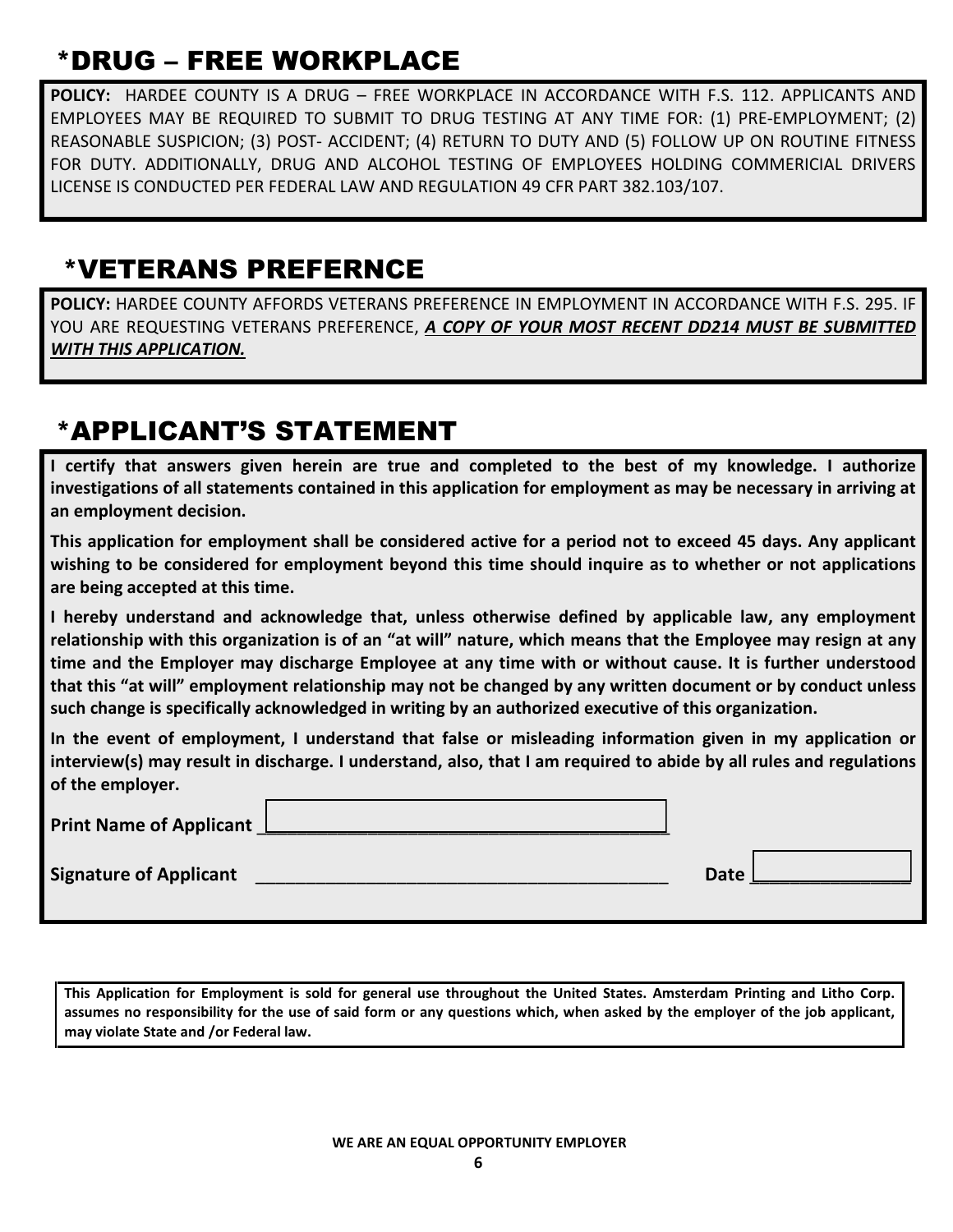### \*FRS form – Must be completed for consideration



#### **FRS Employment Certification Form**

This form is not an offer of employment and completion of this form does not constitute enrollment in a retirement program under the Florida Retirement System (FRS). If you are hired, information about your retirement plan options may be mailed to your address on file.

| <b>Enter</b>                    |                                                                                                                                                                                                                                                                                                                                                                                                                                                                                                                                                                                                                                                                                                                                                                                |                                                                         |  |
|---------------------------------|--------------------------------------------------------------------------------------------------------------------------------------------------------------------------------------------------------------------------------------------------------------------------------------------------------------------------------------------------------------------------------------------------------------------------------------------------------------------------------------------------------------------------------------------------------------------------------------------------------------------------------------------------------------------------------------------------------------------------------------------------------------------------------|-------------------------------------------------------------------------|--|
| <b>Your Info</b>                | <b>NAME</b>                                                                                                                                                                                                                                                                                                                                                                                                                                                                                                                                                                                                                                                                                                                                                                    | SOCIAL SECURITY NUMBER                                                  |  |
| <b>PLEASE</b>                   |                                                                                                                                                                                                                                                                                                                                                                                                                                                                                                                                                                                                                                                                                                                                                                                |                                                                         |  |
| <b>PRINT</b>                    | <b>CURRENT AGENCY NAME</b>                                                                                                                                                                                                                                                                                                                                                                                                                                                                                                                                                                                                                                                                                                                                                     | PREVIOUS AGENCY NAME                                                    |  |
|                                 |                                                                                                                                                                                                                                                                                                                                                                                                                                                                                                                                                                                                                                                                                                                                                                                |                                                                         |  |
| Confirm                         | Have you ever been a member of a State of Florida-administered retirement plan?                                                                                                                                                                                                                                                                                                                                                                                                                                                                                                                                                                                                                                                                                                |                                                                         |  |
| Prior<br>Member-                | No, I have never been a member of a State of Florida-administered retirement plan.<br>If No. skip to section 4.                                                                                                                                                                                                                                                                                                                                                                                                                                                                                                                                                                                                                                                                |                                                                         |  |
| ship                            | Yes, I have been a member of a State of Florida-administered retirement plan.                                                                                                                                                                                                                                                                                                                                                                                                                                                                                                                                                                                                                                                                                                  |                                                                         |  |
|                                 | If Yes, indicate which plan(s) you are or were a member of, then proceed to section 3.                                                                                                                                                                                                                                                                                                                                                                                                                                                                                                                                                                                                                                                                                         |                                                                         |  |
|                                 | FRS Pension Plan (including DROP)                                                                                                                                                                                                                                                                                                                                                                                                                                                                                                                                                                                                                                                                                                                                              | FRS Investment Plan                                                     |  |
|                                 | Senior Management Service Optional Annuity<br>Program (SMSOAP)                                                                                                                                                                                                                                                                                                                                                                                                                                                                                                                                                                                                                                                                                                                 | State Community College System Optional<br>Retirement Program (SCCSORP) |  |
|                                 | State University System Optional Retirement<br>Program (SUSORP)                                                                                                                                                                                                                                                                                                                                                                                                                                                                                                                                                                                                                                                                                                                | $\Box$ Other                                                            |  |
| Confirm                         | Are you retired from a State of Florida-administered plan? You are considered retired if:                                                                                                                                                                                                                                                                                                                                                                                                                                                                                                                                                                                                                                                                                      |                                                                         |  |
| <b>Retiree</b><br><b>Status</b> | - You have received any benefits (other than a withdrawal of your employee contributions) under the FRS<br>Pension Plan, including DROP.<br>- You have taken any distribution (including a rollover) from the FRS Investment Plan, or other state-<br>administered retirement programs offered by state universities (SUSORP), state community colleges<br>(SCCSORP), state government for senior managers (SMSOAP), or local governments for senior<br>managers.                                                                                                                                                                                                                                                                                                              |                                                                         |  |
|                                 | No, I am not retired from a State of Florida-administered plan. I understand that if it is<br>later determined I am retired, both my employer and I might be liable for repaying retirement benefits<br>I have received if I am reemployed by or provide services to an FRS-covered employer through any<br>paid or unpaid arrangement as described below. Refer to Page 2 for additional information.<br>Yes, I am retired from a State of Florida-administered plan, and I understand I must<br>satisfy any termination requirement prior to returning to FRS employment.<br>If Yes, enter your FRS Pension Plan retirement effective date, DROP termination date, or date you<br>received your first distribution from the FRS Investment Plan, SUSORP, SCCSORP, SMSOAP, or |                                                                         |  |
|                                 | other plan.<br>DATE                                                                                                                                                                                                                                                                                                                                                                                                                                                                                                                                                                                                                                                                                                                                                            |                                                                         |  |
| <b>Sign</b><br>Here             | By signing below, I acknowledge that I have read and understand the information on pages 1 and 2 of this<br>form, and I certify all supplied information to be true and correct.                                                                                                                                                                                                                                                                                                                                                                                                                                                                                                                                                                                               |                                                                         |  |
|                                 | <b>SIGNATURE</b>                                                                                                                                                                                                                                                                                                                                                                                                                                                                                                                                                                                                                                                                                                                                                               | DATE                                                                    |  |

Questions? Call the MyFRS Financial Guidance Line at 1-866-446-9377, Option 2 (TRS 711) or visit MyFRS.com.

This completed form, including page 2, should be retained in the employee's personnel file. Do not send this form to the FRS, unless requested.

CERT Rev 06/2021 19-11.009 F.A.C.

Page 1 of 2